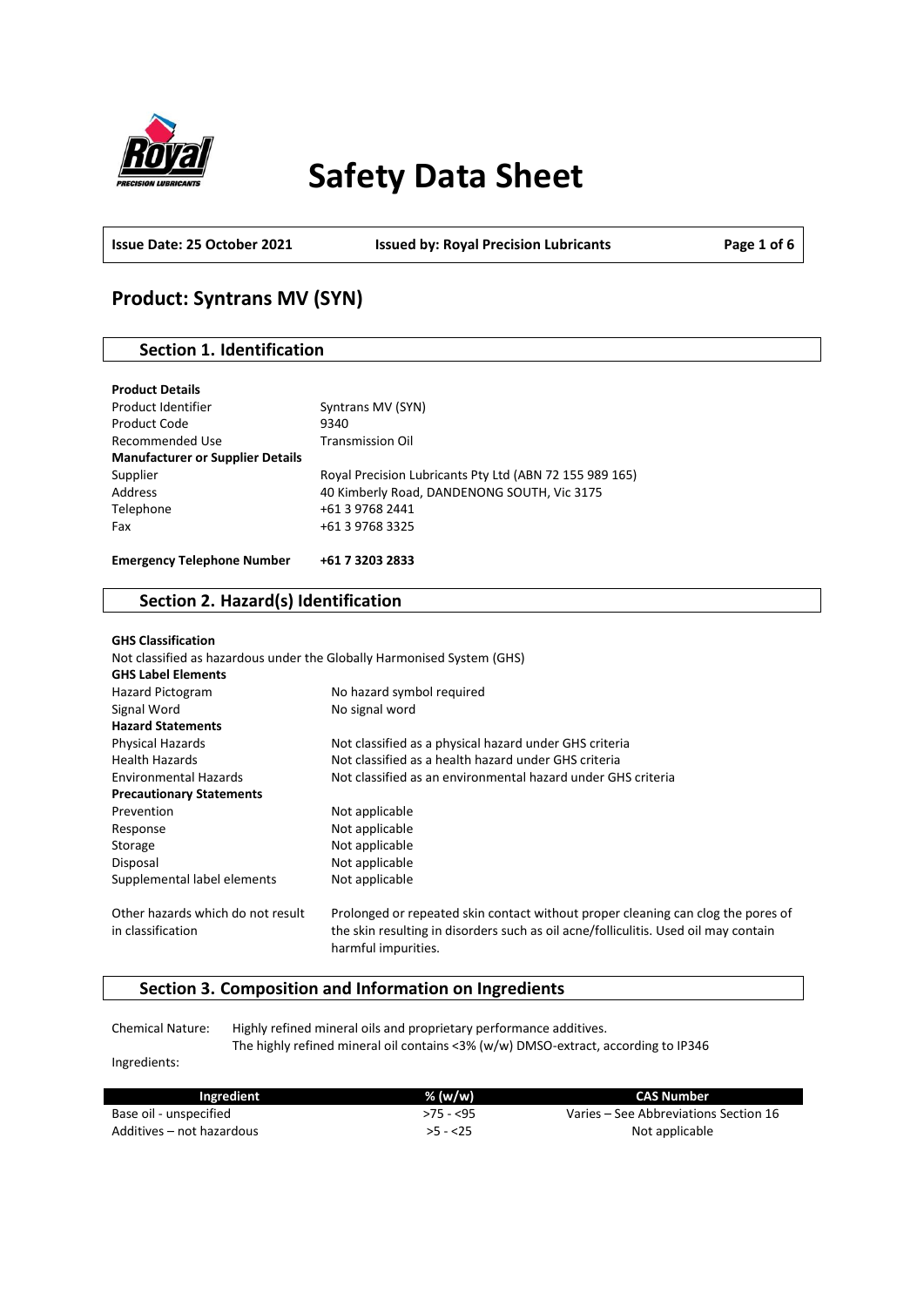There are no additional ingredients present which, within the current knowledge of the supplier and in the concentrations applicable, are classified as hazardous to health or the environment and hence require reporting in this section.

| <b>Section 4. First-aid measures</b>                            |                                                                                                                                                                   |
|-----------------------------------------------------------------|-------------------------------------------------------------------------------------------------------------------------------------------------------------------|
|                                                                 |                                                                                                                                                                   |
| Eye contact:                                                    | Flush eye with copious quantities of water.                                                                                                                       |
|                                                                 | If persistent irritation occurs, obtain medical attention.                                                                                                        |
| Inhalation:                                                     | No treatment necessary under normal conditions of use.                                                                                                            |
|                                                                 | If symptoms persist, obtain medical attention.                                                                                                                    |
| Skin contact:                                                   | Remove contaminated clothing. Flush exposed area with water and follow by<br>washing with soap if available.                                                      |
|                                                                 | If persistent irritation occurs, obtain medical attention.                                                                                                        |
| If swallowed:                                                   | In general no treatment is necessary unless large quantities are swallowed. Do<br>not induce vomiting and obtain medical advice.                                  |
| Most important symptoms and<br>effects, both acute and delayed: | Oil acne/folliculitis signs and symptoms may include formation of black pustules<br>and spots on the skin of exposed areas.                                       |
|                                                                 | Swallowing may result in nausea, vomiting and/or diarrhoea.                                                                                                       |
| <b>Protection of first-aiders:</b>                              | When administering first aid, ensure that you are wearing the appropriate<br>personal protective equipment according to the incident, injury and<br>surroundings. |
| Notes to physician:                                             | Treat symptomatically.                                                                                                                                            |

# **Section 5. Fire-fighting measures**

| Suitable extinguishing equipment:                                 | Foam, water spray or fog. Dry chemical powder, carbon dioxide, sand or earth<br>may be used for small fires only.                                                                                                                                                            |
|-------------------------------------------------------------------|------------------------------------------------------------------------------------------------------------------------------------------------------------------------------------------------------------------------------------------------------------------------------|
|                                                                   | Do not use water in a jet.                                                                                                                                                                                                                                                   |
| Specific hazards during firefighting:                             | Combustible liquid. In a fire, or if heated, a pressure increase will occur and the<br>container may burst with the risk of a subsequent explosion.                                                                                                                          |
|                                                                   | May produce toxic fumes if burning including possibly carbon monoxide,<br>airborne solid and liquid particulates and gases and unidentified organic and<br>inorganic compounds.                                                                                              |
| Special protective equipment and<br>precautions for firefighters: | Proper protective equipment including chemical resistant gloves are to be<br>worn; chemical resistant suit is indicated if large contact with spilled product is<br>expected. Positive pressure Self-Contained Breathing Apparatus and full turn<br>out gear should be worn. |
| <b>HazChem Code:</b>                                              | None                                                                                                                                                                                                                                                                         |

### **Section 6. Accidental release measures**

| Personal precautions, protective<br>equipment and emergency procedures: | Avoid contact with skin and eyes, use appropriate personal protective<br>equipment. Evacuate surrounding areas if necessary. Remove all ignition<br>sources.                                                                                                                                                |
|-------------------------------------------------------------------------|-------------------------------------------------------------------------------------------------------------------------------------------------------------------------------------------------------------------------------------------------------------------------------------------------------------|
| <b>Environmental precautions:</b>                                       | Stop leak if without risk. Use appropriate containment to avoid<br>environmental contamination. Prevent from spreading or entering drains,<br>ditches or rivers by using sand, earth or other appropriate barriers.<br>Local authorities should be advised if significant spillages cannot be<br>contained. |
| <b>Methods and materials for containment</b><br>and cleaning up:        | Slippery when spilt. Avoid accidents, clean up immediately.<br>Reclaim liquid directly or in an absorbent.<br>Soak up residue with an absorbent such as clay, sand or other suitable<br>material and dispose of properly.                                                                                   |

# **Section 7. Handling and storage**

| <b>Precautions for safe handling:</b> | Use in a well ventilated area.                                        |
|---------------------------------------|-----------------------------------------------------------------------|
|                                       | Wear appropriate protective equipment (See Section 8) and clothing to |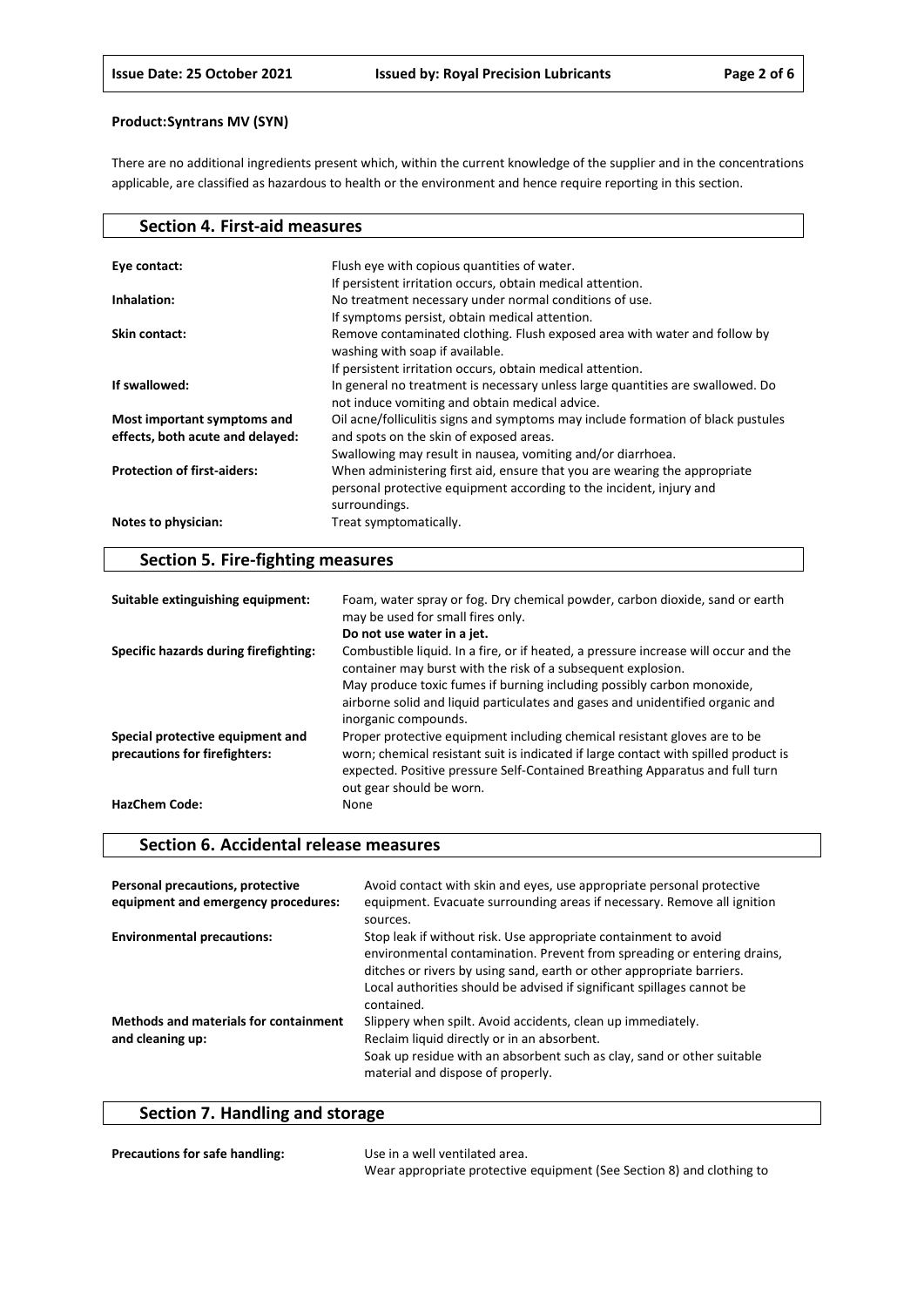|                                                                  | avoid inhalation of fumes or mist and contact with skin and eyes.                                                                                                                                               |
|------------------------------------------------------------------|-----------------------------------------------------------------------------------------------------------------------------------------------------------------------------------------------------------------|
|                                                                  | Containers not in use should be closed.                                                                                                                                                                         |
|                                                                  | Do not smoke.                                                                                                                                                                                                   |
|                                                                  | Always wash hands after handling and prior to eating, drinking, smoking or<br>using the toilet.                                                                                                                 |
| Conditions for safe storage, including<br>any incompatibilities: | Classified as a Class C2 (COMBUSTIBLE LIQUID) for the purposes of storage<br>and handling.                                                                                                                      |
|                                                                  | Store in a cool, well ventilated area away from heat and other sources of<br>ignition, oxidising agents, foodstuffs, and out of direct sunlight.<br>Keep containers securely sealed and protect against damage. |

# **Section 8. Exposure controls and personal protection**

| <b>National Exposure Standards:</b>  | No exposure standard has been established, however, the TWA National<br>Occupational Health and Safety Commission (NOHSC) exposure standard for oil mist<br>is 5 $mg/m3$ . As with all chemicals, exposure should be kept to the lowest possible<br>level. |
|--------------------------------------|------------------------------------------------------------------------------------------------------------------------------------------------------------------------------------------------------------------------------------------------------------|
| <b>Biological limit values:</b>      | Not available                                                                                                                                                                                                                                              |
| <b>Engineering Controls:</b>         | Ventilation - Use in well ventilated areas. Where ventilation is inadequate, a local<br>exhaust ventilation system is required.                                                                                                                            |
| <b>Personal Protective Equipment</b> |                                                                                                                                                                                                                                                            |
| <b>Respiratory Protection:</b>       | Normally not required, however if mists or vapours are generated in a poorly<br>ventilated area an approved respirator with a replaceable vapour/mist filter is<br>recommended.                                                                            |
| <b>Eve Protection:</b>               | Safety glasses with side shields, goggles or full face mask as appropriate. Individual<br>circumstances will dictate the final choice of protection.                                                                                                       |
| Skin / Body Protection:              | Always wear long sleeves and long trousers or coveralls, and enclosed footwear or<br>safety boots when handling this product. It is recommended that chemical resistant<br>gloves (e.g. PVC) be worn when handling this product.                           |

# **Section 9. Physical and Chemical Properties**

| Viscous amber liquid |
|----------------------|
| Not available        |
| Not available        |
| Not available        |
| Insoluble            |
| Not applicable       |
| $40 \text{ cSt}$     |
| 8.5 cSt              |
| 0.846                |
| $>224$ °C            |
| Combustible Liquid   |
| Not available        |
| Not available        |
|                      |

# **Section 10. Stability and Reactivity**

| Reactivity:                                        | No specific test data available for this product. Refer to Conditions to avoid and<br>Incompatible materials for additional information. |
|----------------------------------------------------|------------------------------------------------------------------------------------------------------------------------------------------|
| <b>Chemical stability:</b>                         | Stable under normal conditions of storage and handling.                                                                                  |
| <b>Possibility of hazardous</b><br>reactions:      | Reacts with strong oxidising agents.                                                                                                     |
| <b>Conditions to avoid:</b>                        | Heat, direct sunlight, open flames or other sources of ignition.                                                                         |
| <b>Incompatible Materials:</b>                     | Strong oxidizing agents.                                                                                                                 |
| <b>Hazardous Decomposition</b><br><b>Products:</b> | Under normal conditions of storage and use hazardous decomposition products are not<br>expected to be produced.                          |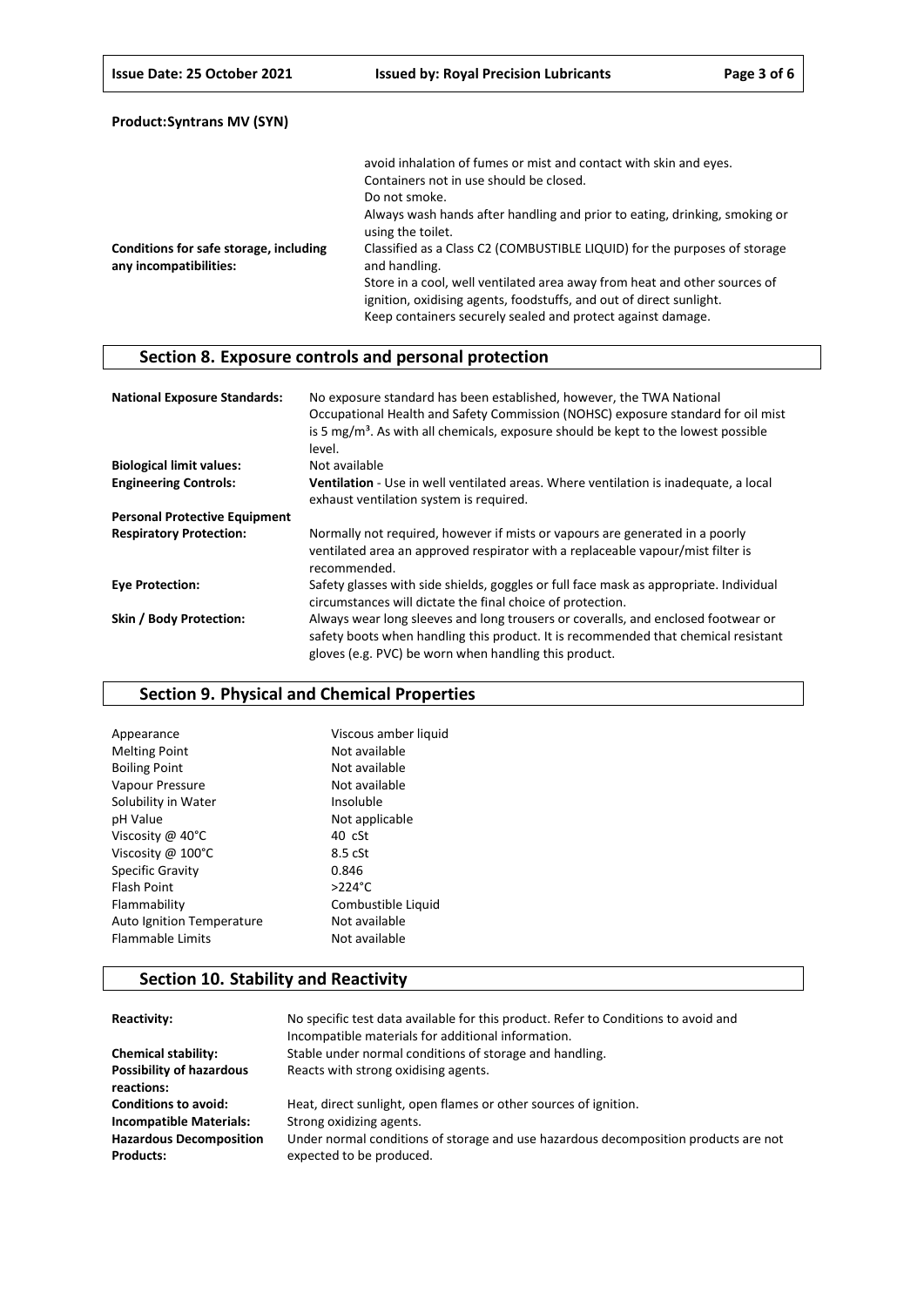### **Section 11. Toxicological information**

Information given is based on data on the components and the toxicology of similar products. Unless indicated otherwise, the data presented is representative of the product as a whole, rather than for the individual component(s). Skin and eye contact are the primary routes of exposure although exposure may occur following accidental swallowing.

| <b>Acute toxicity</b>                | Acute oral toxicity: LD50 rat: >5,000 mg/kg. Expected to be of low toxicity.<br>Acute inhalation toxicity: Not considered to be an inhalation hazard under normal<br>conditions of use.                                                                                                                           |
|--------------------------------------|-------------------------------------------------------------------------------------------------------------------------------------------------------------------------------------------------------------------------------------------------------------------------------------------------------------------|
|                                      | Acute dermal toxicity: LD50 rabbit: >5,000 mg/kg. Expected to be of low toxicity.                                                                                                                                                                                                                                 |
| Skin corrosion/irritation            | Expected to be slightly irritating. Prolonged or repeated skin contact without proper<br>cleaning can clog the pores of the skin resulting in disorders such as oil acne/folliculitis.                                                                                                                            |
| Serious eye damage/eye<br>irritation | Expected to be slightly irritating                                                                                                                                                                                                                                                                                |
| Respiratory or skin<br>sensitisation | Not expected to be a skin sensitiser.                                                                                                                                                                                                                                                                             |
| <b>Germ cell mutagenicity</b>        | Not considered a mutagenic hazard.                                                                                                                                                                                                                                                                                |
| Carcinogenicity                      | Not expected to be carcinogenic.                                                                                                                                                                                                                                                                                  |
|                                      | Product contains mineral oils of types shown to be non-carcinogenic in animal skin-<br>painting studies. Highly refined mineral oils are not classified as carcinogenic by the<br>International Agency for Research on Cancer (IARC).                                                                             |
| <b>Reproductive toxicity</b>         | Not expected to impair fertility. Not expected to be developmental toxicant.                                                                                                                                                                                                                                      |
| STOT - single exposure               | Not expected to be a hazard.                                                                                                                                                                                                                                                                                      |
| STOT – repeated exposure             | Not expected to be a hazard.                                                                                                                                                                                                                                                                                      |
| <b>Aspiration toxicity</b>           | Not considered an aspiration hazard.                                                                                                                                                                                                                                                                              |
| <b>Further information</b>           | <b>USED</b> oils may contain harmful impurities that have accumulated during use. The<br>concentration of such impurities will depend on use and they may present risks to health<br>and the environment on disposal. ALL used oil should be handled with caution and skin<br>contact avoided as far as possible. |

# **Section 12. Ecological information**

Eco toxicological data has not been determined specifically for this product. Information given is based on a knowledge of the components and the ecotoxicology of similar products. Unless indicated otherwise, the data presented is representative of the product as a whole, rather than for individual component(s).

#### **Ecotoxicity**

| Toxicity to fish (Acute toxicity)           | Expected to be practically non-toxic.                                         |
|---------------------------------------------|-------------------------------------------------------------------------------|
| Toxicity to crustacean (Acute toxicity)     | Expected to be practically non-toxic.                                         |
| Toxicity to algae/aquatic plants (Acute     | Expected to be practically non-toxic.                                         |
| toxicity)                                   |                                                                               |
| Toxicity to fish (Chronic toxicity)         | Data not available.                                                           |
| Toxicity to crustacean (Chronic toxicity)   | Data not available.                                                           |
| Toxicity to microorganisms (Acute toxicity) | Data not available.                                                           |
| Persistence and degradability               |                                                                               |
| Biodegradability                            | Expected to be not readily biodegradable. Major constituents are              |
|                                             | expected to be inherently biodegradable, but contains components that         |
|                                             | may persist in the environment.                                               |
| <b>Bioaccumulative potential</b>            |                                                                               |
| Bioaccumulation                             | Contains components with the potential to bio accumulate.                     |
| Partition coefficient: n-octanol/water      | Pow: >6 based on information on similar products.                             |
| <b>Mobility in soil</b>                     |                                                                               |
| Mobility                                    | Liquid under most environmental conditions. If it enters soil, it will adsorb |
|                                             | to soil particles and will not be mobile.                                     |
|                                             | Floats on water.                                                              |
| Other adverse effects                       |                                                                               |
| Additional ecological information           | Product is a mixture of non-volatile components which are not expected        |

to be released to air in any significant quantities.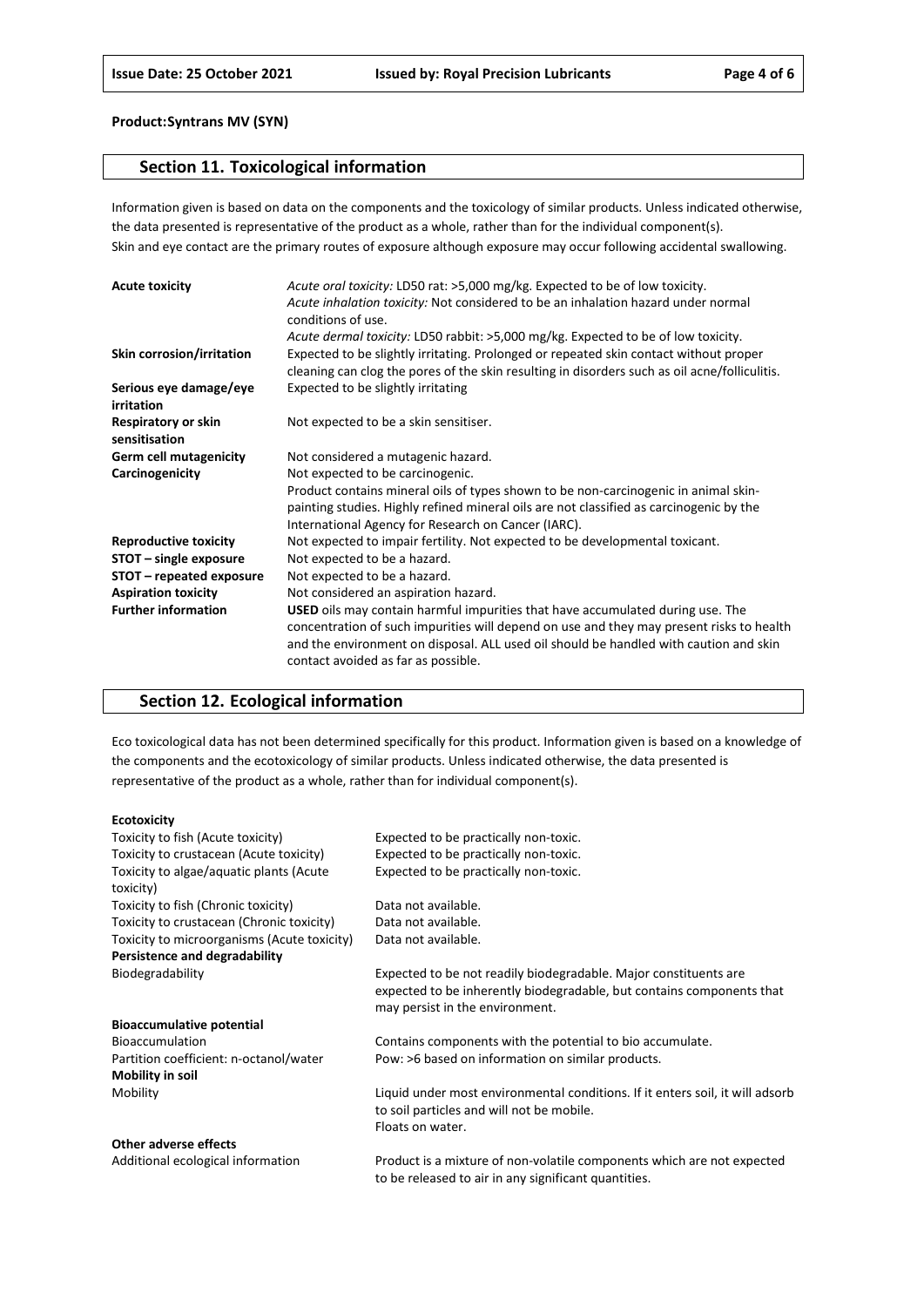Not expected to have ozone depletion potential, photochemical ozone creation potential or global warming potential. Poorly soluble mixture. May cause physical fouling of aquatic organisms. Mineral oil is not expected to cause any chronic effects to aquatic organisms at concentrations less than 1 mg/l.

### **Section 13. Disposal considerations**

| Disposal methods                                    |                                                                                                                                                                                                                              |
|-----------------------------------------------------|------------------------------------------------------------------------------------------------------------------------------------------------------------------------------------------------------------------------------|
| Waste from residues                                 | Waste product should not be allowed to contaminate soil or ground<br>water or be disposed of into the environment.<br>Disposal should be in accordance with applicable regional, national and<br>local laws and regulations. |
| Contaminated packaging                              | Dispose in accordance with prevailing regulations, preferably to a<br>recognised collector or contractor. The competence of the collector or<br>contractor should be established beforehand.                                 |
| Special precautions for landfill or<br>incineration | No additional special precautions identified.                                                                                                                                                                                |

### **Section 14. Transport Information**

| <b>National Regulations</b>      |                                    |
|----------------------------------|------------------------------------|
| ADG                              | Not regulated as a dangerous good. |
| <b>International Regulations</b> |                                    |
| IATA-DGR                         | Not regulated as a dangerous good. |
| IMDG-DGR                         | Not regulated as a dangerous good. |

### **Section 15. Regulatory Information**

**Standard Uniform Schedule of Medicine and Poisons** Not scheduled **Model Work Health and Safety Regulations – Scheduled Substances** Not listed **Australian Code for the Transport of Dangerous Goods by Road and Rail (ADG Code)** Not regulated **Australia (AICS)** All components of this product are listed on the Inventory or exempted.

#### **Section 16. Other Information**

| Date of Issue        | Monday, 25 October 2021                                                                  |
|----------------------|------------------------------------------------------------------------------------------|
| <b>Abbreviations</b> | ADG = Australian Dangerous Goods                                                         |
|                      | GHS = Globally Harmonised System of Classification and Labelling of chemicals            |
|                      | IATA = International Air Transport Association                                           |
|                      | IBC = Intermediate Bulk container                                                        |
|                      | <b>IMDG</b> = International Maritime Dangerous Goods                                     |
|                      | STEL = Short term exposure limit                                                         |
|                      | TWA = time weighted average                                                              |
|                      | Varies = may contain one or more of the following 101316-69-2, 101316-70-5, 101316-71-6, |
|                      | 101316-72-7, 64741-88-4, 64741-89-5, 64741-95-3, 64741-96-4, 64741-97-5, 64742-01-4,     |
|                      | 64742-44-5, 64742-45-6, 64742-52-5, 64742-53-6, 64742-54-7, 64742-55-8, 64742-56-9,      |
|                      | 64742-57-0, 64742-58-1, 64742-62-7, 64742-63-8, 64742-64-9, 64742-65-0, 64742-70-7,      |
|                      | 72623-85-9, 72623-86-0, 72623-87-1, 74869-22-0, 90669-74-2                               |

**Other Information**